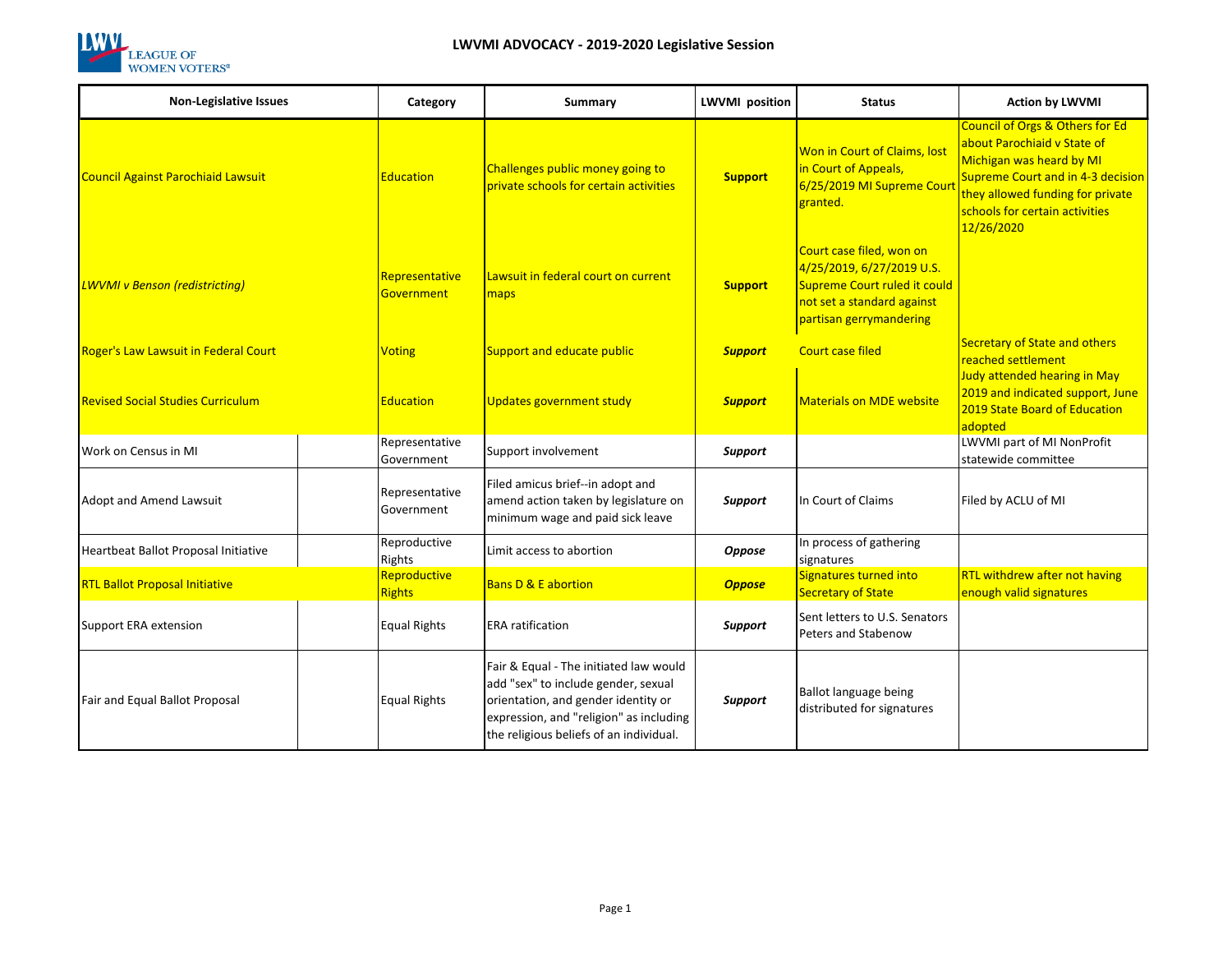

| Lobbying Reform Ballot Proposal                                                                             | Representative<br>Government | A constitutional amendment to regulate<br>lobbying which would prohibit lobbyists and<br>their clients from giving gifts to public officials<br>and their immediate families; prohibit a state<br>elective officer from being a lobbyist for 2 years<br>after leaving office; prohibit paying lobbyists on<br>a contingency basis; require lobbyists and their<br>clients to register and report lobbying<br>expenditures; require lobbyists and public<br>officials to keep a record of lobbying activity<br>and make it public; require identification and<br>reporting of lobbying communications; and<br>require enforcement by the Secretary of State. | <b>Support</b> | Ballot language being<br>distributed for signatures                         |                                                                                                                                                                                                                           |
|-------------------------------------------------------------------------------------------------------------|------------------------------|-------------------------------------------------------------------------------------------------------------------------------------------------------------------------------------------------------------------------------------------------------------------------------------------------------------------------------------------------------------------------------------------------------------------------------------------------------------------------------------------------------------------------------------------------------------------------------------------------------------------------------------------------------------|----------------|-----------------------------------------------------------------------------|---------------------------------------------------------------------------------------------------------------------------------------------------------------------------------------------------------------------------|
| Update to the Regulations<br>Implementing the Procedural Provisions<br>of the National Environmental Policy | <b>Natural Resources</b>     | Letter raising three overarching<br>concerns with proposed rule.                                                                                                                                                                                                                                                                                                                                                                                                                                                                                                                                                                                            | Support        | Comments go to the Council<br>on Environmental Quality,<br>Washington, D.C. | Signed onto letter to Council on<br>Environmental Quality,<br>Washington, D.C.                                                                                                                                            |
| Graduated Income Tax Ballot Proposal                                                                        | Taxation                     | Establish graduated income tax                                                                                                                                                                                                                                                                                                                                                                                                                                                                                                                                                                                                                              | Support        | <b>Fair Tax</b>                                                             | Decided to end campaign because<br>of COVID                                                                                                                                                                               |
| <b>State Funding Changes for Funding</b><br><b>State Parks</b>                                              | <b>Natural Resources</b>     | A proposed constitutional amendment<br>to change funding                                                                                                                                                                                                                                                                                                                                                                                                                                                                                                                                                                                                    | <b>Support</b> | <b>Ballot proposal</b>                                                      | <b>Passed in November election</b>                                                                                                                                                                                        |
| <b>Search Warrant</b>                                                                                       | Representative<br>Government | A proposed constitutional amendment to<br>require a search warrant in order to<br>access a person's electronic data or<br>electronic communications                                                                                                                                                                                                                                                                                                                                                                                                                                                                                                         | <b>Support</b> | <b>Ballot proposal</b>                                                      | <b>Passed in November election</b>                                                                                                                                                                                        |
| <b>Healing Our Waters</b>                                                                                   | <b>Natural Resources</b>     | Letter with others raising concerns<br>from COVID 19                                                                                                                                                                                                                                                                                                                                                                                                                                                                                                                                                                                                        | Support        | <b>Healing Our Waters Coalition</b>                                         | 4/2020 signed on to letter to<br>Congress                                                                                                                                                                                 |
| Line 5 - Support eliminating                                                                                | Natural Resources End line 5 |                                                                                                                                                                                                                                                                                                                                                                                                                                                                                                                                                                                                                                                             | <b>Support</b> | Working with Oil & Water<br>Don't Mix (Tricia Denton)                       | Signed on to numerous letters in<br>coalitions - 4/2020, 6/24/19 sent<br>action alert to members. !1/20<br>Governor Whitmer demands line<br>to stop in May '21. Embridge files<br>a federal lawsuit to stop shut<br>down. |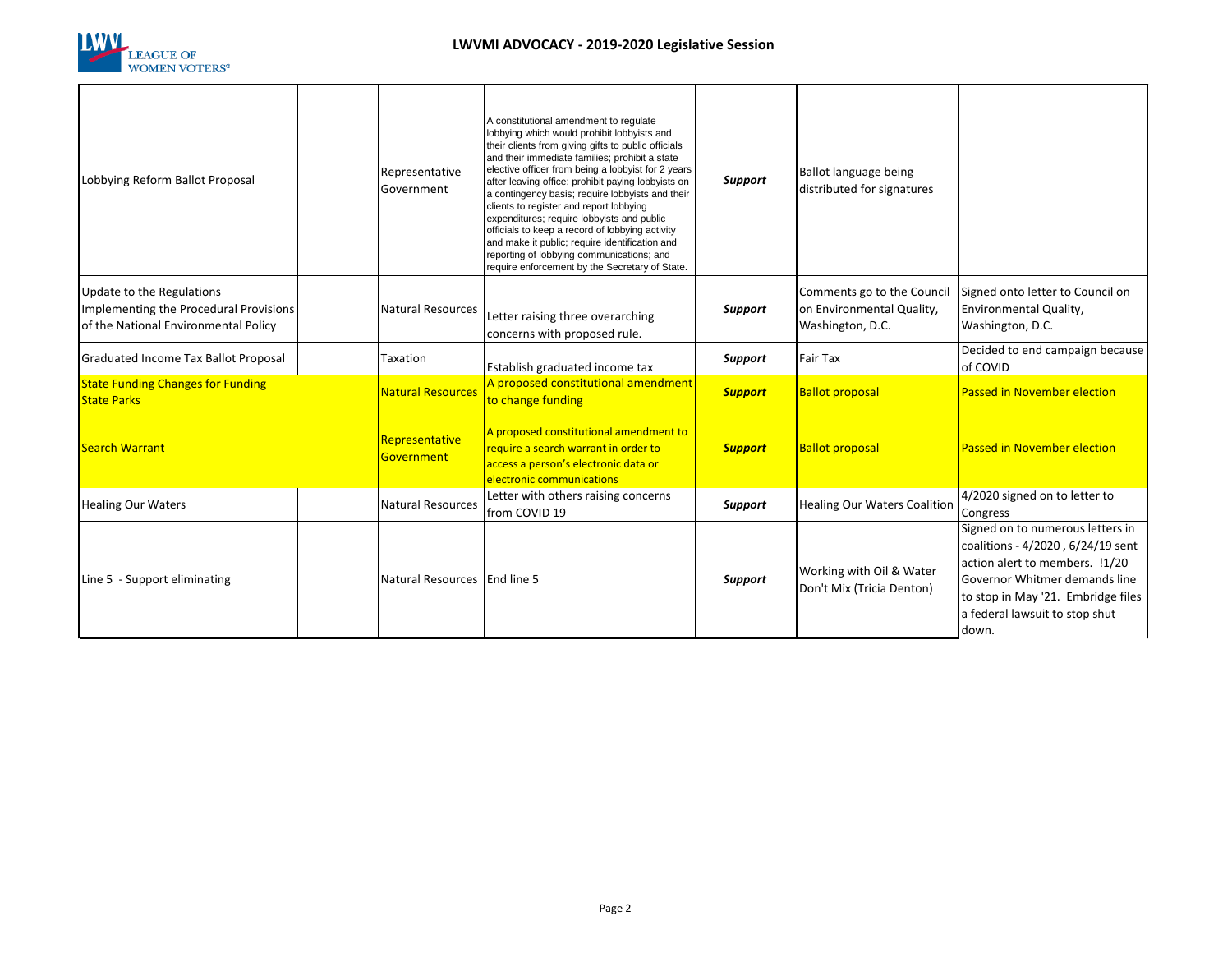

٦

| MI Legislative Bills LWVMI has taken a position |  |  |
|-------------------------------------------------|--|--|
|                                                 |  |  |
|                                                 |  |  |

| MI Legislative Bills LWVMI has taken a position |                    |                         |                                                                                                 |                       |                                                                                 |                                                                    |  |  |
|-------------------------------------------------|--------------------|-------------------------|-------------------------------------------------------------------------------------------------|-----------------------|---------------------------------------------------------------------------------|--------------------------------------------------------------------|--|--|
| <b>Bill Number</b>                              | <b>Sponsor</b>     | <b>Program Position</b> | Summary                                                                                         | <b>LWVMI</b> position | <b>Status</b>                                                                   | <b>Action by LWVMI</b>                                             |  |  |
| <b>SB 14</b>                                    | <b>Brinks</b>      | Natural Resources       | Set safe limits for PFAS in drinking<br>water                                                   | Support               | Senate Environmental<br><b>Quality Committee</b>                                |                                                                    |  |  |
| <b>SB 84</b>                                    | Lucido, et al      | Juvenile Justice        | Classify 17 year olds as youth in<br>criminal justice system                                    | <b>Support</b>        | PA 108 signed 11/5/2019                                                         |                                                                    |  |  |
| SB 90-102                                       | Lucido, et al      | Juvenile Justice        | Classify 17 year olds as youth in<br>criminal justice system                                    | <b>Support</b>        | PA 109, 110, 111,<br>112,113,114, 97 0f 2019<br>signed 11.5.2019                |                                                                    |  |  |
| SB 156-158                                      | McMurrow,<br>et al | Gun Control             | 'Red Flag" - allows extreme risk<br>protection order                                            | Support               | Senate Government<br><b>Operations Committee</b>                                |                                                                    |  |  |
| <b>SB 229</b>                                   | <b>Barrett</b>     | Reproductive<br>Rights  | Ban certain abortions                                                                           | <b>Oppose</b>         | Passed Senate and in House<br>Judiciary Committee                               |                                                                    |  |  |
| SB 230                                          | LaSata             | Reproductive<br>Rights  | Penalties for violating certain abortion<br>ban                                                 | <b>Oppose</b>         | Passed Senate and in House<br>Judiciary Committee                               |                                                                    |  |  |
| <b>SB 241</b>                                   | <b>Chang</b>       | <b>Social Services</b>  | <b>Ban water shut offs</b>                                                                      | <b>Support</b>        | <b>Passed House and Senate</b><br>and signed by Governor - PA<br>252 of 2020 IE | Sent letter to committees                                          |  |  |
| SB 247                                          | Bayer              | Natural Resources       | Protect water from fertilizer                                                                   | Support               | Senate Environmental<br><b>Quality Committee</b>                                |                                                                    |  |  |
| SB 328                                          | Alexander          | Pay Equity              | Create a commission on pay equity                                                               | Support               | Senate Government<br>Operations                                                 | 4/19 & 9/20 sent information to<br>members on Equal Pay Day Events |  |  |
| SB 329                                          | Chang              | Pay Equity              | Modify accrual date for claims of<br>unequal pay                                                | Support               | Senate Government<br>Operations                                                 |                                                                    |  |  |
| SB 330                                          | Geiss              | Pay Equity              | Requires employers to disclose certain<br>wage information                                      | Support               | Senate Government<br>Operations                                                 |                                                                    |  |  |
| SB 331                                          | <b>Brinks</b>      | Pay Equity              | Expands the prohibition on wage<br>discrimination                                               | Support               | Senate Government<br>Operations                                                 |                                                                    |  |  |
| SB 332                                          | Irwin              | Pay Equity              | Prescribes fines for wage<br>discrimination based on sex                                        | Support               | Senate Government<br>Operations                                                 |                                                                    |  |  |
| <b>SB 333</b>                                   | Santana            | Pay Equity              | Requires employers to pose and<br>inform employees about equal pay<br>laws                      | Support               | Senate Government<br>Operations                                                 |                                                                    |  |  |
| SB 334                                          | McMurrow           | Pay Equity              | Requires a company with 5 or more<br>employees to post a written job<br>description             | Support               | Senate Government<br>Operations                                                 |                                                                    |  |  |
| <b>SB 335</b>                                   | Hertel             | Pay Equity              | Prohibits an employer from asking a<br>job applicant for information about<br>past compensation | Support               | Senate Government<br>Operations                                                 |                                                                    |  |  |
| SB 336                                          | Ananich            | Pay Equity              | Requires the state to include a review<br>of wage differential in its annual<br>report          | Support               | Senate Government<br>Operations                                                 |                                                                    |  |  |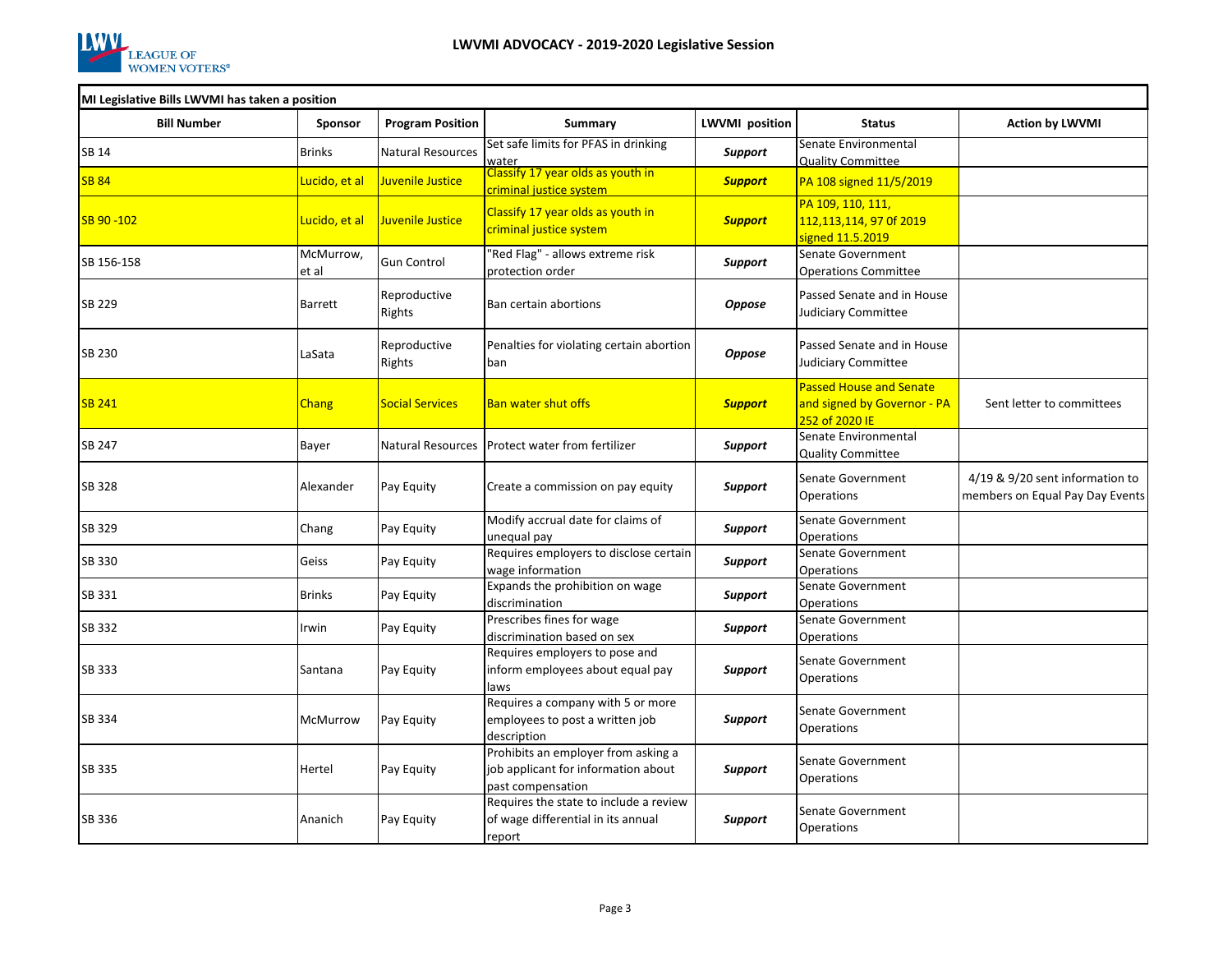

| SB 337        | Polehanki      | Pay Equity               | Creates an incentive awards program<br>for employers to take steps to<br>eliminate wage discrimination                                                                           | Support        | Senate Government<br><b>Operations</b>                                  |                                                                                                                                                            |
|---------------|----------------|--------------------------|----------------------------------------------------------------------------------------------------------------------------------------------------------------------------------|----------------|-------------------------------------------------------------------------|------------------------------------------------------------------------------------------------------------------------------------------------------------|
| SB 338        | Bayer          | Pay Equity               | Requires any business entering into a<br>contract with a state agency/or<br>political division to receive equal pay<br>certification                                             | Support        | Senate Government<br><b>Operations</b>                                  |                                                                                                                                                            |
| SB 339        | Hollier        | Pay Equity               | Amends the time period in which an<br>employer must notify an employee of<br>deductions from paycheck                                                                            | Support        | Senate Government<br>Operations                                         |                                                                                                                                                            |
| SB 431        | Hollier        | <b>Natural Resources</b> | Modifies law for allowing mining                                                                                                                                                 | <b>Oppose</b>  | 2nd Reading in the Senate                                               |                                                                                                                                                            |
| SB 596-598    | Barrett        | <b>Natural Resources</b> | Encourages more solar panel and<br>other green energy installations, .                                                                                                           | watching       | Senate Energy & Technology<br>Committee                                 | Substitute for SB 597 introduced<br>in Senate Committee                                                                                                    |
| SB 756        | Johnson, R     | <b>Voting Rights</b>     | Allow election inspectors to work in<br>shifts                                                                                                                                   | Support        | Passed Senate & in House<br>Ways & Means Committee                      | <b>Attended Senate Elections</b><br>Committee hearing, 9/14/20 sente<br>letter to House Ways & Means<br>Committee, 9/13/20 Action Alert<br>sent to members |
| <b>SB 757</b> | Johnson, R     | <b>Voting Rights</b>     | Allow opening of absentee ballot<br>envelopes early - one election                                                                                                               | <b>Support</b> | PA 177 of 2020 with<br>immediate effect                                 | 9/21/20 Sent letter to House<br>Elections Committee, 9/13/20<br><b>Action Alert sent to members</b>                                                        |
| SB 830        | Geiss          | <b>Criminal Justice</b>  | on                                                                                                                                                                               | <b>Support</b> | 2nd Reading in the Senate                                               |                                                                                                                                                            |
| SB 831        | Geiss          | Criminal Justice         | Creates a women's Prison Oversight<br><b>Advocacy Committee</b>                                                                                                                  | Support        | 2nd Reading in the Senate                                               |                                                                                                                                                            |
| SB 945        | Irwin          | <b>Criminal Justice</b>  | Require training for police                                                                                                                                                      | Support        | Passed Senate and on<br>Second reading in the House                     |                                                                                                                                                            |
| SB 975        | Irwin          | <b>Natural Resources</b> | Repeal pre-emption for banning<br>plastic bags locally                                                                                                                           | Support        | Senate Environmental<br><b>Quality Committee</b>                        |                                                                                                                                                            |
| SB 1046-51    | Victory et all | <b>Criminal Justice</b>  | Revises criminal procedure - expanded<br>appearance ticketing, bench warrants,<br>misdeamor rebuttal, youth trainee<br>status, probationary sentence length,<br>parole tailoring | <b>Support</b> | <b>Passed House and Senate</b><br>and signed by Governor. PA<br>393-398 | Sent letter to committees                                                                                                                                  |
| SB 1072       | Irwin          |                          | Natural Resources   Prohibit use of PFAS in food packaging                                                                                                                       | Support        | Senate Environmental<br><b>Quality Committee</b>                        |                                                                                                                                                            |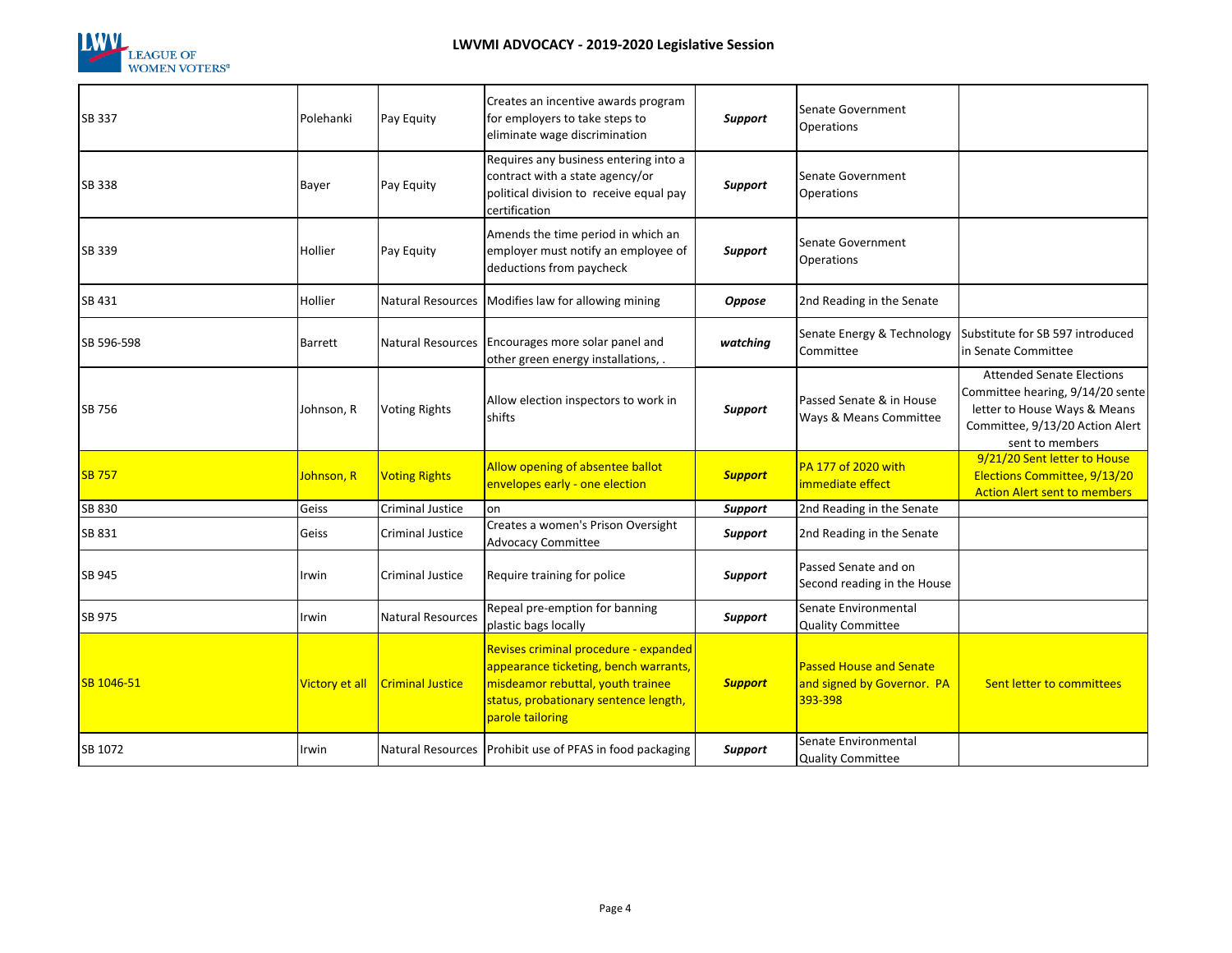

| HB 4007-4016   | Lewinski,<br>Hauk, Glenn,<br>Berman,<br>Altor, Guerra,<br>Filler | Citizen's rights         | Legislative Open Records Act                                                                                     | <b>Support</b> | Passed House 3/19, assigned<br>Senate Oversight Committee                  | Attended hearing and supported<br>bills, Sent letter to Senate<br><b>Oversight Committee</b> |
|----------------|------------------------------------------------------------------|--------------------------|------------------------------------------------------------------------------------------------------------------|----------------|----------------------------------------------------------------------------|----------------------------------------------------------------------------------------------|
| HB 4064        | Neeley                                                           | <b>Natural Resources</b> | Provide for program for testing and<br>removing lead in drinking water used<br>by schools and child care centers | <b>Support</b> | House Natural Resources &<br><b>Outdoor Recreation</b>                     |                                                                                              |
| HB 4065        | Neeley                                                           | <b>Natural Resources</b> | Create Ombudsman on Water                                                                                        | <b>Support</b> | House Natural Resources &<br><b>Outdoor Recreation</b>                     |                                                                                              |
| HB 4083        | K. Hertel                                                        | Immigration              | <b>Eliminate Sanctuary Cities</b>                                                                                | Support        | Moved to House Ways &<br><b>Means Committee</b>                            | Opposed in H. Military, Veterans<br>and Homeland Security<br>Committee, 4/2019               |
| HB 4090        | LaFave                                                           | Immigration              | <b>Eliminate Sanctuary Cities</b>                                                                                | Support        | Moved to House Ways &<br><b>Means Committee</b>                            | Opposed in H. Military, Veterans<br>and Homeland Security<br>Committee, 4/2019               |
| HB 4096        | Sowerby                                                          | <b>Natural Resources</b> | Raise penalties for discharging<br>petroleum in state waters                                                     | Support        | House Natural Resources &<br><b>Outdoor Recreation</b>                     |                                                                                              |
| HB 4133-46     | Hauck, et al                                                     | Juvenile Justice         | Raise the age legislation for 17 years<br>olds in prison                                                         | <b>Support</b> | PA 98, 99, 100, 101, 103, 104<br>105,106, 107 of 2019, signed<br>11/5/2019 | Attended hearing in House and<br>supported bills, 4/19                                       |
| HB 4283-4285   | Wittenberg,<br>et al                                             | <b>Gun Control</b>       | 'Red Flag" - allows extreme risk<br>protection order                                                             | Support        | House Committee on<br>Judiciary                                            |                                                                                              |
| HB 4320        | Hornberger                                                       | Reproductive<br>Rights   | Ban certain abortions                                                                                            | <b>Oppose</b>  | Passed House & in Senate<br>Judiciary & Public Safety<br>Committee         |                                                                                              |
| HB 4321        | Afendoulis                                                       | Reproductive<br>Rights   | Penalties for violating certain abortion<br>ban                                                                  | <b>Oppose</b>  | Passed House & in Senate<br>Judiciary & Public Safety<br>Committee         |                                                                                              |
| HB 4331        | LaFave                                                           | <b>Gun Control</b>       | Loosens restrictions for carrying guns<br>in vehicles                                                            | <b>Oppose</b>  | Passed House. In Senate<br><b>Government Operations</b><br>Committee.      | Attended hearings in House and<br>sent action alert 5/2019                                   |
| HB 4342        | Paquette                                                         | Education                | Loosens definition of substitute<br>teacher                                                                      | <b>Oppose</b>  | 2nd reading in the House                                                   |                                                                                              |
| HB 4418        | K. Hertel                                                        | Natural Resources        | regulate fertilizer discharge                                                                                    | <b>Support</b> | House Committee on<br>Agriculture                                          |                                                                                              |
| HB 4434        | Hall                                                             | <b>Gun Control</b>       | Loosens restrictions for carrying<br>concealed weapons                                                           | <b>Oppose</b>  | Passed House. In Senate<br><b>Government Operations</b><br>Committee.      | Attended hearings in House and<br>sent action alert 5/2019                                   |
| <b>HB 4443</b> | Hauck, et al                                                     | Juvenile Justice         | Raise the age legislation for 17 years<br>olds in prison                                                         | <b>Support</b> | PA 106 of 2020, effective<br>10/2021                                       |                                                                                              |
| <b>HB 4452</b> | Hauck, et al                                                     | Juvenile Justice         | Raise the age legislation for 17 years<br>olds in prison                                                         | <b>Support</b> | PA 107 of 2020, effective<br>10/2021                                       |                                                                                              |
| HB 4497 & 98   | Rendon                                                           | <b>Gun Control</b>       | Prohibit sale of guns in domestic<br>violence cases                                                              | <b>Support</b> | House Judiciary Committee                                                  | 5/27/20 sent Action Alert to<br>members on gun control                                       |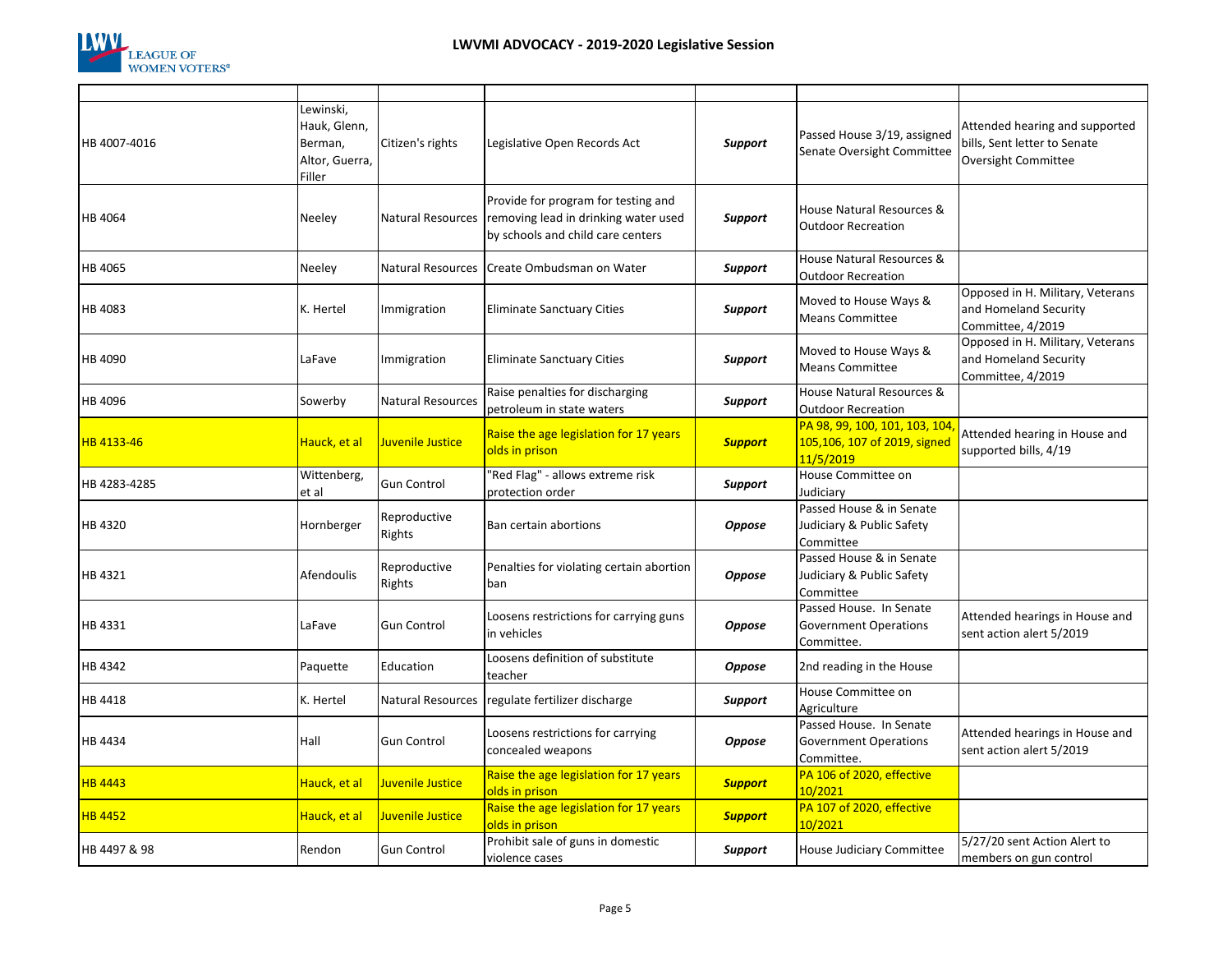

| HB 4500 | Wittenberg,<br>et al | <b>Natural Resources</b> | Repeal pre-emption for banning<br>plastic bags locally                                                                               | Support        | House Local Government &<br><b>Municipal Finance</b> |  |
|---------|----------------------|--------------------------|--------------------------------------------------------------------------------------------------------------------------------------|----------------|------------------------------------------------------|--|
| HB 4629 | Love                 | Pay Equity               | Create a commission on pay equity                                                                                                    | Support        | House Commerce & Tourism<br>Committee                |  |
| HB 4630 | <b>Brixie</b>        | Pay Equity               | Modify accrual date for claims of<br>unequal pay                                                                                     | Support        | House Commerce & Tourism<br>Committee                |  |
| HB 4631 | Warren               | Pay Equity               | Requires employers to disclose certain<br>wage information                                                                           | Support        | House Commerce & Tourism<br>Committee                |  |
| HB 4632 | Kuppa                | Pay Equity               | Expands the prohibition on wage<br>discrimination                                                                                    | Support        | House Commerce & Tourism<br>Committee                |  |
| HB 4633 | Manoogian            | Pay Equity               | Prescribes fines for wage<br>discrimination based on sex                                                                             | Support        | House Commerce & Tourism<br>Committee                |  |
| HB 4634 | Pagan                | Pay Equity               | Requires employers to pose and<br>inform employees about equal pay<br>laws                                                           | Support        | House Commerce & Tourism<br>Committee                |  |
| HB 4635 | Pohutskey            | Pay Equity               | Requires a company with 5 or more<br>employees to post a written job<br>description                                                  | Support        | House Commerce & Tourism<br>Committee                |  |
| HB 4636 | Greig                | Pay Equity               | Prohibits an employer from asking a<br>job applicant for information about<br>past compensation                                      | Support        | House Commerce & Tourism<br>Committee                |  |
| HB 4637 | Guerra               | Pay Equity               | Requires the state to include a review<br>of wage differential in its annual<br>report                                               | Support        | House Commerce & Tourism<br>Committee                |  |
| HB 4638 | Lasinski             | Pay Equity               | Creates an incentive awards program<br>for employers to take steps to<br>eliminate wage discrimination                               | Support        | House Commerce & Tourism<br>Committee                |  |
| HB 4639 | Hertel               | Pay Equity               | Requires any business entering into a<br>contract with a state agency/or<br>political division to receive equal pay<br>certification | Support        | House Commerce & Tourism<br>Committee                |  |
| HB 4640 | Love                 | Pay Equity               | Amends the time period in which an<br>employer must notify an employee of<br>deductions from paycheck                                | Support        | House Commerce & Tourism<br>Committee                |  |
| HB 4642 | LaGrand              |                          | Campaign Finance Requires financial disclosure                                                                                       | <b>Support</b> | House Ways & Means<br>Committee                      |  |
| HB 4643 | Filler               |                          | Campaign Finance Requires financial disclosure                                                                                       | <b>Support</b> | House Ways & Means<br>Committee                      |  |
| HB 4644 | Calley               |                          | Campaign Finance Requires financial disclosure                                                                                       | Support        | House Ways & Means<br>Committee                      |  |
| HB 4645 | Huizenga             |                          | Campaign Finance Requires financial disclosure                                                                                       | Support        | House Ways & Means<br>Committee                      |  |
| HB 4646 | Sowerby              |                          | Campaign Finance Requires financial disclosure                                                                                       | <b>Support</b> | House Ways & Means<br>Committee                      |  |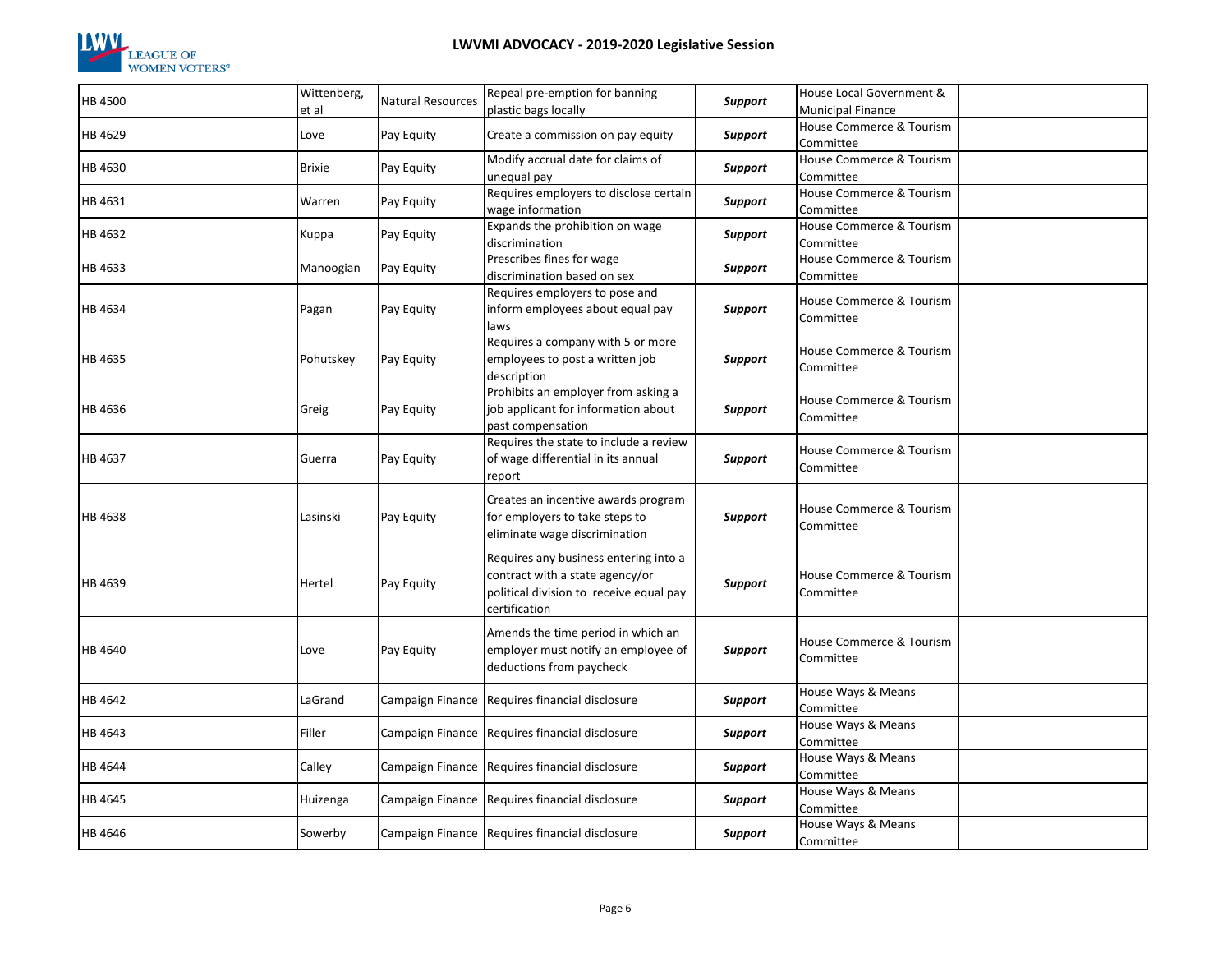

| HB 4647                 | Yancey                             |                      | Campaign Finance Requires financial disclosure                                                                                                 | Support        | House Ways & Means<br>Committee                                                                               |                                                                                              |
|-------------------------|------------------------------------|----------------------|------------------------------------------------------------------------------------------------------------------------------------------------|----------------|---------------------------------------------------------------------------------------------------------------|----------------------------------------------------------------------------------------------|
| HB 4648                 | Marino                             |                      | Campaign Finance Requires financial disclosure                                                                                                 | Support        | House Ways & Means<br>Committee                                                                               |                                                                                              |
| HB 4649                 | Rabhi                              |                      | Campaign Finance Requires financial disclosure                                                                                                 | Support        | House Ways & Means<br>Committee                                                                               |                                                                                              |
| HB 4980-4985            | Leutheriser,<br><mark>et al</mark> | Justice              | the Clean Slate Legislation                                                                                                                    | <b>Support</b> | PA 187, 188, 191, 192, 193,<br>April 11, 2021 in effect                                                       |                                                                                              |
| HB 5031                 | <b>Bollin</b>                      | <b>Election Law</b>  | Expands the types of locations that<br>could be used as polling places.                                                                        | Support        | <b>Passed House Elections</b><br>Committee and House Ways<br>& Means Committee and on<br>2nd reading in House |                                                                                              |
| HB 5032                 | <b>Bollin</b>                      | <b>Election Law</b>  | Increases the maximum number of<br>electors allowed in a precinct from<br>2,999 to 5,000, beginning in 2022                                    | <b>Oppose</b>  | <b>Passed House Elections</b><br>Committee and in House<br>Ways & Means Committee                             |                                                                                              |
| <b>HB 5141</b>          | <b>Calley</b>                      | <b>Election Law</b>  | Allow the clerk of a city or township to<br>enter into an agreement with another<br>clerk to establish an absent voter (AV)<br>counting board. | <b>Support</b> | Passed House and Senate.<br>Signed by Governor. PA 95<br>of 2020                                              |                                                                                              |
| HB 5190                 | Leutheriser,<br>et al              | Justice              | Clean slate legislation                                                                                                                        | Support        | In House Judiciary & Public<br>Safety Committee                                                               |                                                                                              |
| HB 5229                 | Sheppard                           | Transportation       | Allow three-county regional<br>transportation                                                                                                  | Support        | 2nd reading in the House                                                                                      |                                                                                              |
| HB 5422-24              | Lilly                              | Waste                | Expand the bottle bill                                                                                                                         | Oppose         | On third reading in the House                                                                                 |                                                                                              |
| HB 5447 & HB 5448       | Love                               | <b>Voting Rights</b> | Allow absentee ballots to be counted<br>the day before the election                                                                            | Support        | In House Elections<br>Committee                                                                               |                                                                                              |
| HB 5543                 | Paquette                           | <b>Voting Rights</b> | Allow single application for absentee<br>voting for all elections                                                                              | Support        | In House Ways & Means<br>Committee                                                                            |                                                                                              |
| <b>HB 5550</b>          | Farrington                         | Transportation       | Allow three-county regional<br>transportation                                                                                                  | Support        | In House Government<br><b>Operations Committee</b>                                                            |                                                                                              |
| HB 5783-84              | Carter, T                          | <b>Gun Control</b>   | Designates gun-free zones in certain<br>government buildings                                                                                   | Support        | In House Government<br><b>Operations Committee</b>                                                            |                                                                                              |
| HB 5812, 13, 15, 16, 17 | Howell                             | Natural Resources    | establishes recycling standards                                                                                                                | Support        | In House Ways & Means<br>Committee                                                                            | 9/14/20 Sent letter to House Ways<br>& Means Committee                                       |
| HB 5837                 | Peterson                           | Criminal Justice     | Require training for police                                                                                                                    | Support        | Passed House & in Senate<br>Judiciary & Public Safety<br>Committee                                            |                                                                                              |
| <b>HB 5987</b>          | Guerra                             | <b>Election Law</b>  | Allow tabulation up to 48 hours after<br>closing                                                                                               | Support        | House Elections & Ethics<br>Committee                                                                         | 9/14/20 Sent letter to House<br>Elections Committee, 9/13/20<br>Action Alert sent to members |
| HB 5991                 | Rabhi                              | <b>Election Law</b>  | requires notifying voter if signature<br>does not match the one on file                                                                        | Support        | House Elections & Ethics<br>Committee                                                                         | 9/14/20 Sent letter to House<br>Elections Committee, 9/13/20<br>Action Alert sent to members |